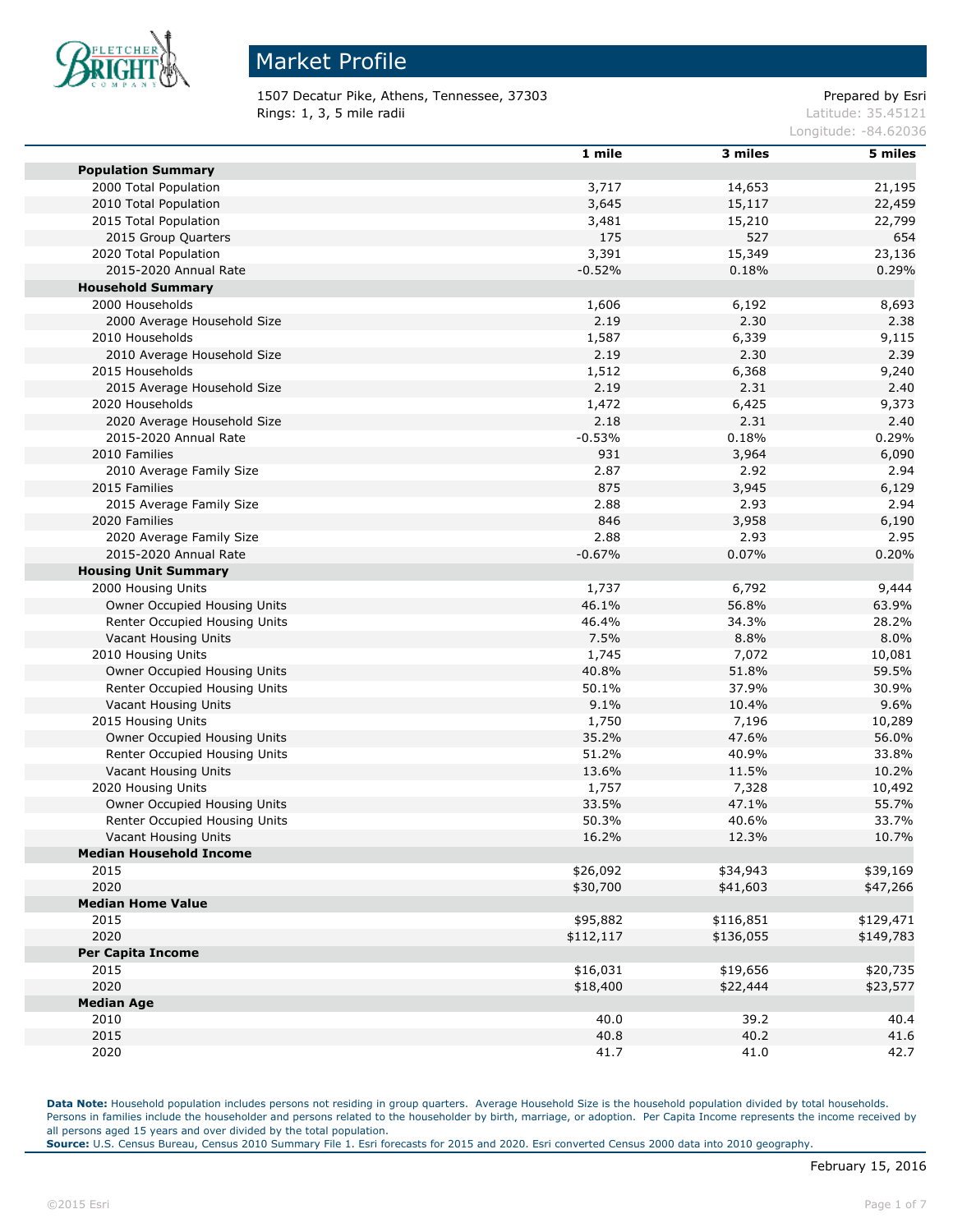

# Market Profile

1507 Decatur Pike, Athens, Tennessee, 37303 extending the prepared by Esri Rings: 1, 3, 5 mile radii and the state of the state of the contract of the latitude: 35.45121

Longitude: -84.62036

|                                            | 1 mile    | 3 miles   | 5 miles   |
|--------------------------------------------|-----------|-----------|-----------|
| 2015 Households by Income                  |           |           |           |
| Household Income Base                      | 1,512     | 6,368     | 9,240     |
| $<$ \$15,000                               | 31.2%     | 22.7%     | 19.0%     |
| $$15,000 - $24,999$                        | 17.0%     | 14.7%     | 13.8%     |
| \$25,000 - \$34,999                        | 12.7%     | 12.6%     | 12.3%     |
| \$35,000 - \$49,999                        | 14.9%     | 13.9%     | 14.1%     |
| \$50,000 - \$74,999                        | 11.8%     | 18.1%     | 19.7%     |
| \$75,000 - \$99,999                        | 7.0%      | 9.0%      | 10.9%     |
| $$100,000 - $149,999$                      | 4.7%      | 7.3%      | 7.9%      |
| \$150,000 - \$199,999                      | 0.1%      | 0.6%      | 1.2%      |
| \$200,000+                                 | 0.5%      | 1.1%      | 1.2%      |
| Average Household Income                   | \$36,990  | \$46,497  | \$50,601  |
| 2020 Households by Income                  |           |           |           |
| Household Income Base                      | 1,472     | 6,425     | 9,373     |
| $<$ \$15,000                               | 29.6%     | 20.9%     | 17.4%     |
| \$15,000 - \$24,999                        | 13.5%     | 11.3%     | 10.5%     |
| \$25,000 - \$34,999                        | 10.8%     | 10.3%     | 9.9%      |
| \$35,000 - \$49,999                        | 15.8%     | 14.3%     | 14.2%     |
| \$50,000 - \$74,999                        | 14.0%     | 21.6%     | 22.6%     |
| \$75,000 - \$99,999                        | 9.1%      | 11.4%     | 13.3%     |
| \$100,000 - \$149,999                      | 6.3%      | 8.2%      | 9.3%      |
| \$150,000 - \$199,999                      | 0.2%      | 0.8%      | 1.5%      |
| \$200,000+                                 | 0.7%      | 1.2%      | 1.3%      |
| Average Household Income                   | \$42,557  | \$53,171  | \$57,623  |
| 2015 Owner Occupied Housing Units by Value |           |           |           |
| Total                                      | 616       | 3,425     | 5,758     |
| $<$ \$50,000                               | 12.0%     | 8.3%      | 7.6%      |
| \$50,000 - \$99,999                        | 41.4%     | 32.8%     | 27.0%     |
| \$100,000 - \$149,999                      | 29.4%     | 26.4%     | 26.1%     |
| \$150,000 - \$199,999                      | 8.9%      | 16.6%     | 19.5%     |
| \$200,000 - \$249,999                      | 3.7%      | 7.2%      | 8.9%      |
| \$250,000 - \$299,999                      | 1.6%      | 3.7%      | 4.7%      |
| \$300,000 - \$399,999                      | 0.8%      | 2.6%      | 3.7%      |
| \$400,000 - \$499,999                      | 0.3%      | 1.2%      | 1.4%      |
| \$500,000 - \$749,999                      | 0.5%      | 0.5%      | 0.6%      |
| \$750,000 - \$999,999                      | 0.2%      | 0.1%      | 0.1%      |
| $$1,000,000 +$                             | 1.1%      | 0.6%      | 0.3%      |
| Average Home Value                         |           | \$140,638 |           |
| 2020 Owner Occupied Housing Units by Value | \$122,240 |           | \$150,495 |
|                                            |           |           |           |
| Total                                      | 589       | 3,451     | 5,843     |
| $<$ \$50,000                               | 8.3%      | 5.4%      | 4.7%      |
| \$50,000 - \$99,999                        | 33.8%     | 25.0%     | 19.7%     |
| $$100,000 - $149,999$                      | 33.3%     | 27.1%     | 25.7%     |
| \$150,000 - \$199,999                      | 12.2%     | 20.6%     | 23.6%     |
| \$200,000 - \$249,999                      | 6.3%      | 10.7%     | 12.8%     |
| \$250,000 - \$299,999                      | 2.4%      | 5.2%      | 6.3%      |
| \$300,000 - \$399,999                      | 1.2%      | 3.2%      | 4.3%      |
| \$400,000 - \$499,999                      | 0.3%      | 1.3%      | 1.4%      |
| \$500,000 - \$749,999                      | 0.8%      | 0.7%      | 0.9%      |
| \$750,000 - \$999,999                      | 0.3%      | 0.2%      | 0.2%      |
| $$1,000,000 +$                             | 1.4%      | 0.6%      | 0.4%      |
| Average Home Value                         | \$141,540 | \$159,084 | \$169,273 |

Data Note: Income represents the preceding year, expressed in current dollars. Household income includes wage and salary earnings, interest dividends, net rents, pensions, SSI and welfare payments, child support, and alimony.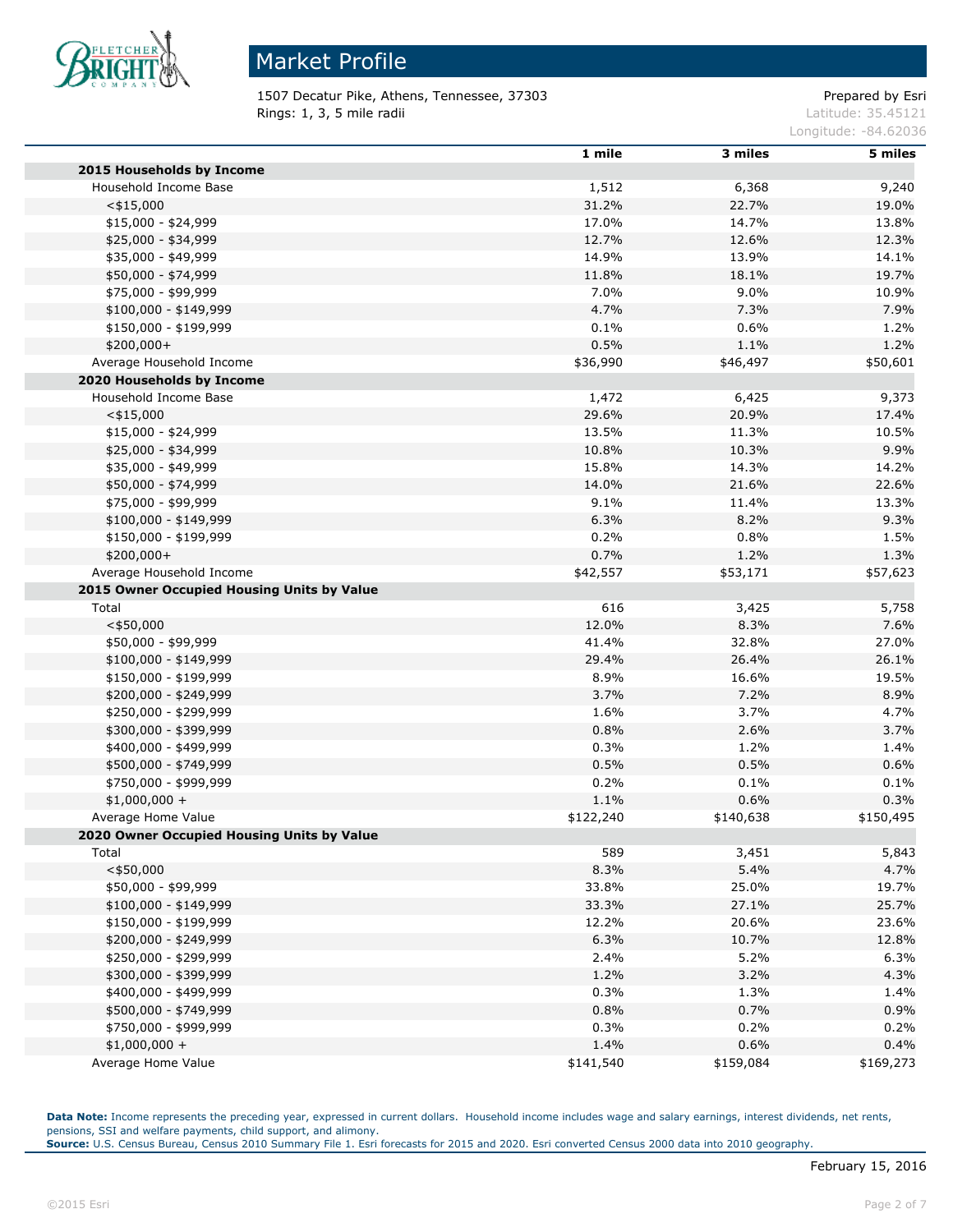

1507 Decatur Pike, Athens, Tennessee, 37303 extending the prepared by Esri **Rings: 1, 3, 5 mile radii** Latitude: 35.45121

Longitude: -84.62036

|                        | 1 mile | 3 miles | 5 miles |
|------------------------|--------|---------|---------|
| 2010 Population by Age |        |         |         |
| Total                  | 3,640  | 15,118  | 22,459  |
| $0 - 4$                | 7.4%   | 6.6%    | 6.1%    |
| $5 - 9$                | 5.9%   | 6.3%    | 6.2%    |
| $10 - 14$              | 6.2%   | 6.2%    | 6.4%    |
| $15 - 24$              | 12.5%  | 13.7%   | 13.1%   |
| $25 - 34$              | 12.6%  | 12.1%   | 11.6%   |
| $35 - 44$              | 11.6%  | 12.1%   | 12.5%   |
| 45 - 54                | 13.3%  | 13.3%   | 14.3%   |
| $55 - 64$              | 12.4%  | 12.5%   | 13.0%   |
| $65 - 74$              | 7.9%   | 8.5%    | 9.2%    |
| $75 - 84$              | 6.8%   | 5.8%    | 5.4%    |
| $85 +$                 | 3.7%   | 2.8%    | 2.3%    |
| $18 +$                 | 76.9%  | 77.3%   | 77.5%   |
| 2015 Population by Age |        |         |         |
| Total                  | 3,481  | 15,211  | 22,798  |
| $0 - 4$                | 7.0%   | 6.3%    | 5.7%    |
| $5 - 9$                | 5.9%   | 6.1%    | 5.9%    |
| $10 - 14$              | 5.7%   | 6.0%    | 6.1%    |
| $15 - 24$              | 12.0%  | 13.3%   | 12.6%   |
| $25 - 34$              | 13.0%  | 12.6%   | 12.1%   |
| $35 - 44$              | 11.0%  | 11.6%   | 11.8%   |
| $45 - 54$              | 12.5%  | 12.4%   | 13.2%   |
| $55 - 64$              | 12.8%  | 13.3%   | 13.9%   |
| $65 - 74$              | 9.5%   | 10.0%   | 10.6%   |
| $75 - 84$              | 6.4%   | 5.6%    | 5.6%    |
| $85 +$                 | 4.1%   | 3.0%    | 2.4%    |
| $18 +$                 | 77.8%  | 78.1%   | 78.8%   |
| 2020 Population by Age |        |         |         |
| Total                  | 3,389  | 15,348  | 23,136  |
| $0 - 4$                | 6.8%   | 6.1%    | 5.5%    |
| $5 - 9$                | 5.5%   | 5.8%    | 5.6%    |
| $10 - 14$              | 5.9%   | 6.2%    | 6.1%    |
| $15 - 24$              | 11.7%  | 13.3%   | 12.3%   |
| $25 - 34$              | 12.4%  | 11.5%   | 11.3%   |
| $35 - 44$              | 11.3%  | 11.6%   | 11.7%   |
| 45 - 54                | 11.5%  | 12.0%   | 12.6%   |
| $55 - 64$              | 12.8%  | 12.9%   | 13.9%   |
| $65 - 74$              | 11.0%  | 11.3%   | 11.9%   |
| 75 - 84                | 7.0%   | 6.5%    | 6.6%    |
| $85 +$                 | 4.1%   | 2.8%    | 2.4%    |
| $18 +$                 | 78.2%  | 78.3%   | 79.1%   |
| 2010 Population by Sex |        |         |         |
| Males                  | 1,653  | 7,102   | 10,745  |
| Females                | 1,992  | 8,015   | 11,714  |
| 2015 Population by Sex |        |         |         |
| Males                  | 1,578  | 7,199   | 10,971  |
| Females                | 1,903  | 8,011   | 11,828  |
| 2020 Population by Sex |        |         |         |
| Males                  | 1,541  | 7,325   | 11,203  |
| Females                | 1,850  | 8,023   | 11,932  |
|                        |        |         |         |

**Source:** U.S. Census Bureau, Census 2010 Summary File 1. Esri forecasts for 2015 and 2020. Esri converted Census 2000 data into 2010 geography.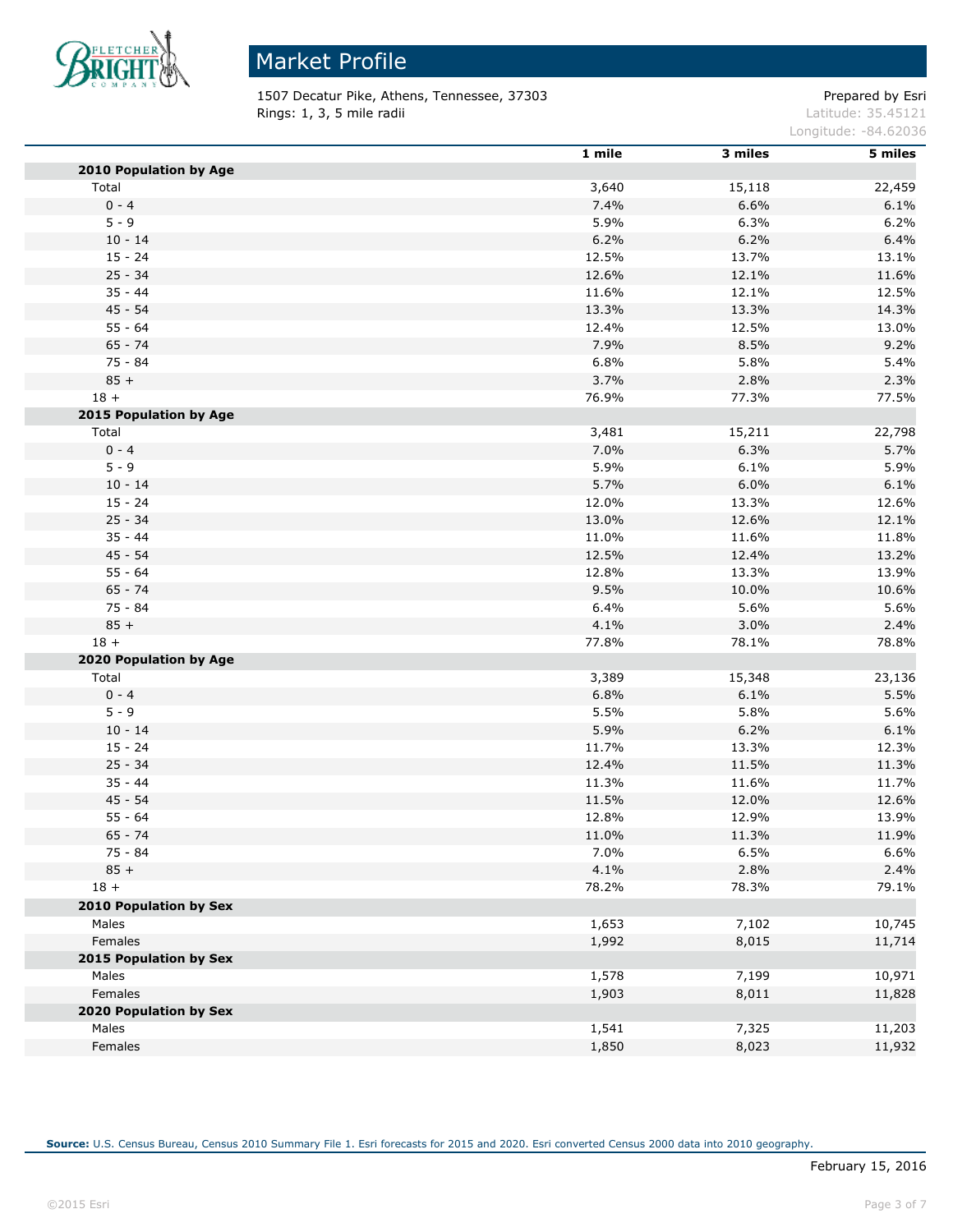

# Market Profile

1507 Decatur Pike, Athens, Tennessee, 37303 extending the prepared by Esri Rings: 1, 3, 5 mile radii and the state of the state of the contract of the latitude: 35.45121

Longitude: -84.62036

|                                                    | 1 mile | 3 miles | 5 miles |
|----------------------------------------------------|--------|---------|---------|
| 2010 Population by Race/Ethnicity                  |        |         |         |
| Total                                              | 3,646  | 15,118  | 22,459  |
| White Alone                                        | 82.6%  | 85.8%   | 88.6%   |
| <b>Black Alone</b>                                 | 9.4%   | 7.3%    | 5.7%    |
| American Indian Alone                              | 0.4%   | 0.3%    | 0.3%    |
| Asian Alone                                        | 1.4%   | 1.3%    | 1.2%    |
| Pacific Islander Alone                             | 0.1%   | 0.0%    | 0.0%    |
| Some Other Race Alone                              | 2.5%   | 2.4%    | 1.9%    |
| Two or More Races                                  | 3.5%   | 2.7%    | 2.3%    |
| Hispanic Origin                                    | 6.0%   | 5.3%    | 4.1%    |
| Diversity Index                                    | 38.6   | 33.2    | 27.4    |
| 2015 Population by Race/Ethnicity                  |        |         |         |
| Total                                              | 3,481  | 15,209  | 22,799  |
| White Alone                                        | 81.5%  | 85.0%   | 88.0%   |
| <b>Black Alone</b>                                 | 9.6%   | 7.4%    | 5.8%    |
| American Indian Alone                              | 0.5%   | 0.4%    | 0.3%    |
| Asian Alone                                        | 1.4%   | 1.3%    | 1.2%    |
| Pacific Islander Alone                             | 0.1%   | 0.0%    | 0.0%    |
| Some Other Race Alone                              | 2.9%   | 2.8%    | 2.1%    |
| Two or More Races                                  | 3.9%   | 3.0%    | 2.6%    |
| Hispanic Origin                                    | 6.9%   | 6.1%    | 4.7%    |
| Diversity Index                                    | 41.3   | 35.4    | 29.2    |
| 2020 Population by Race/Ethnicity                  |        |         |         |
| Total                                              | 3,391  | 15,348  | 23,135  |
| White Alone                                        | 80.3%  | 84.1%   | 87.2%   |
| <b>Black Alone</b>                                 | 9.6%   | 7.4%    | 5.8%    |
| American Indian Alone                              | 0.6%   | 0.4%    | 0.4%    |
| Asian Alone                                        | 1.4%   | 1.3%    | 1.2%    |
| Pacific Islander Alone                             | 0.1%   | 0.1%    | 0.0%    |
| Some Other Race Alone                              | 3.4%   | 3.2%    | 2.4%    |
| Two or More Races                                  | 4.5%   | 3.5%    | 3.0%    |
| Hispanic Origin                                    | 8.1%   | 7.0%    | 5.4%    |
| Diversity Index                                    | 44.3   | 37.9    | 31.4    |
| 2010 Population by Relationship and Household Type |        |         |         |
| Total                                              | 3,645  | 15,117  | 22,459  |
| In Households                                      | 95.2%  | 96.5%   | 97.1%   |
| In Family Households                               | 75.4%  | 78.6%   | 81.6%   |
| Householder                                        | 25.0%  | 26.2%   | 27.2%   |
| Spouse                                             | 15.2%  | 18.2%   | 20.2%   |
| Child                                              | 29.5%  | 28.7%   | 28.9%   |
| Other relative                                     | 3.5%   | 3.4%    | 3.3%    |
| Nonrelative                                        | 2.2%   | 2.1%    | 2.0%    |
| In Nonfamily Households                            | 19.8%  | 17.9%   | 15.4%   |
| In Group Quarters                                  | 4.8%   | 3.5%    | 2.9%    |
| <b>Institutionalized Population</b>                | 4.7%   | 1.5%    | 1.5%    |
| Noninstitutionalized Population                    | 0.1%   | 2.0%    | 1.4%    |

Data Note: Persons of Hispanic Origin may be of any race. The Diversity Index measures the probability that two people from the same area will be from different race/ ethnic groups. **Source:** U.S. Census Bureau, Census 2010 Summary File 1. Esri forecasts for 2015 and 2020. Esri converted Census 2000 data into 2010 geography.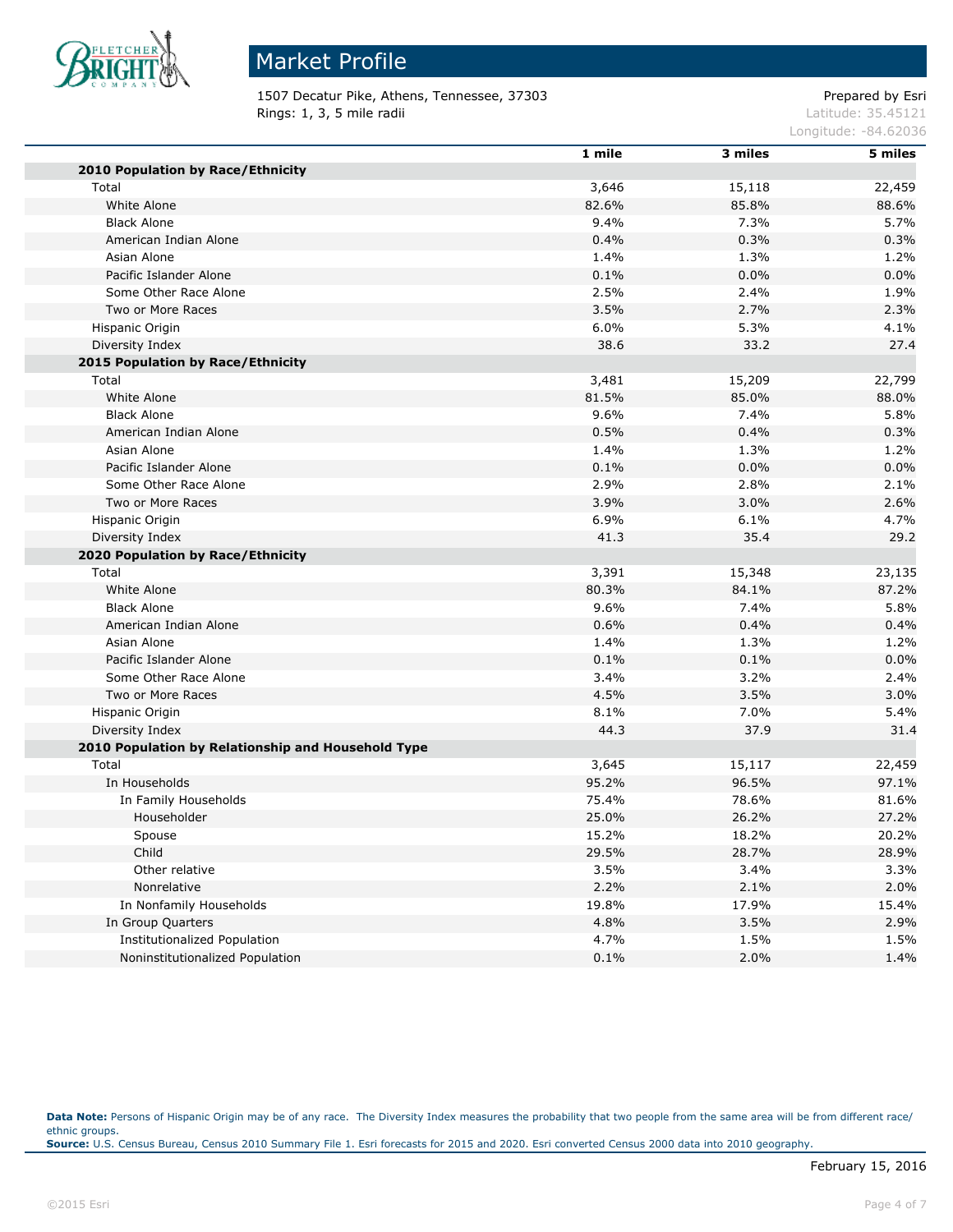

1507 Decatur Pike, Athens, Tennessee, 37303 Prepared by Esri<br>Rings: 1, 3, 5 mile radii etials and all proportional control of the latitude: 35.45121 Rings: 1, 3, 5 mile radii

Longitude: -84.62036

|                                               | 1 mile | 3 miles | 5 miles |
|-----------------------------------------------|--------|---------|---------|
| 2015 Population 25+ by Educational Attainment |        |         |         |
| Total                                         | 2,420  | 10,397  | 15,903  |
| Less than 9th Grade                           | 7.7%   | 4.9%    | 5.3%    |
| 9th - 12th Grade, No Diploma                  | 16.6%  | 10.8%   | 9.9%    |
| High School Graduate                          | 35.7%  | 28.8%   | 30.7%   |
| <b>GED/Alternative Credential</b>             | 13.0%  | 10.8%   | 10.1%   |
| Some College, No Degree                       | 14.0%  | 18.3%   | 17.8%   |
| Associate Degree                              | 5.1%   | 6.8%    | 7.6%    |
| Bachelor's Degree                             | 5.7%   | 12.6%   | 12.0%   |
| Graduate/Professional Degree                  | 2.3%   | 7.1%    | 6.6%    |
| 2015 Population 15+ by Marital Status         |        |         |         |
| Total                                         | 2,837  | 12,417  | 18,781  |
| <b>Never Married</b>                          | 31.8%  | 27.5%   | 25.2%   |
| Married                                       | 40.2%  | 47.5%   | 52.0%   |
| Widowed                                       | 11.1%  | 10.8%   | 9.4%    |
| Divorced                                      | 17.0%  | 14.2%   | 13.4%   |
| 2015 Civilian Population 16+ in Labor Force   |        |         |         |
| Civilian Employed                             | 90.1%  | 94.6%   | 93.8%   |
| Civilian Unemployed                           | 9.9%   | 5.4%    | 6.2%    |
| 2015 Employed Population 16+ by Industry      |        |         |         |
| Total                                         | 1,230  | 6,068   | 9,055   |
| Agriculture/Mining                            | 0.0%   | 0.1%    | 1.1%    |
| Construction                                  | 13.0%  | 6.3%    | 6.5%    |
| Manufacturing                                 | 30.9%  | 28.4%   | 28.0%   |
| <b>Wholesale Trade</b>                        | 0.4%   | 2.4%    | 2.4%    |
| <b>Retail Trade</b>                           | 12.8%  | 12.7%   | 12.6%   |
| Transportation/Utilities                      | 3.8%   | 4.2%    | 5.2%    |
| Information                                   | 0.1%   | 0.3%    | 0.5%    |
| Finance/Insurance/Real Estate                 | 2.4%   | 4.2%    | 4.1%    |
| Services                                      | 36.0%  | 38.7%   | 37.1%   |
| <b>Public Administration</b>                  | 0.6%   | 2.7%    | 2.6%    |
| 2015 Employed Population 16+ by Occupation    |        |         |         |
| Total                                         | 1,231  | 6,065   | 9,056   |
| White Collar                                  | 34.6%  | 50.9%   | 50.6%   |
| Management/Business/Financial                 | 6.6%   | 11.0%   | 11.2%   |
| Professional                                  | 12.2%  | 19.9%   | 18.4%   |
| <b>Sales</b>                                  | 9.2%   | 11.4%   | 12.0%   |
| Administrative Support                        | 6.7%   | 8.6%    | 9.0%    |
| <b>Services</b>                               | 18.3%  | 14.0%   | 13.3%   |
| <b>Blue Collar</b>                            | 47.2%  | 35.1%   | 36.1%   |
| Farming/Forestry/Fishing                      | 0.0%   | $0.0\%$ | 0.5%    |
| Construction/Extraction                       | 11.5%  | 5.3%    | 5.7%    |
| Installation/Maintenance/Repair               | 4.3%   | 4.6%    | 4.6%    |
| Production                                    | 23.3%  | 18.5%   | 17.2%   |
| <b>Transportation/Material Moving</b>         | 8.0%   | 6.7%    | 8.1%    |

**Source:** U.S. Census Bureau, Census 2010 Summary File 1. Esri forecasts for 2015 and 2020. Esri converted Census 2000 data into 2010 geography.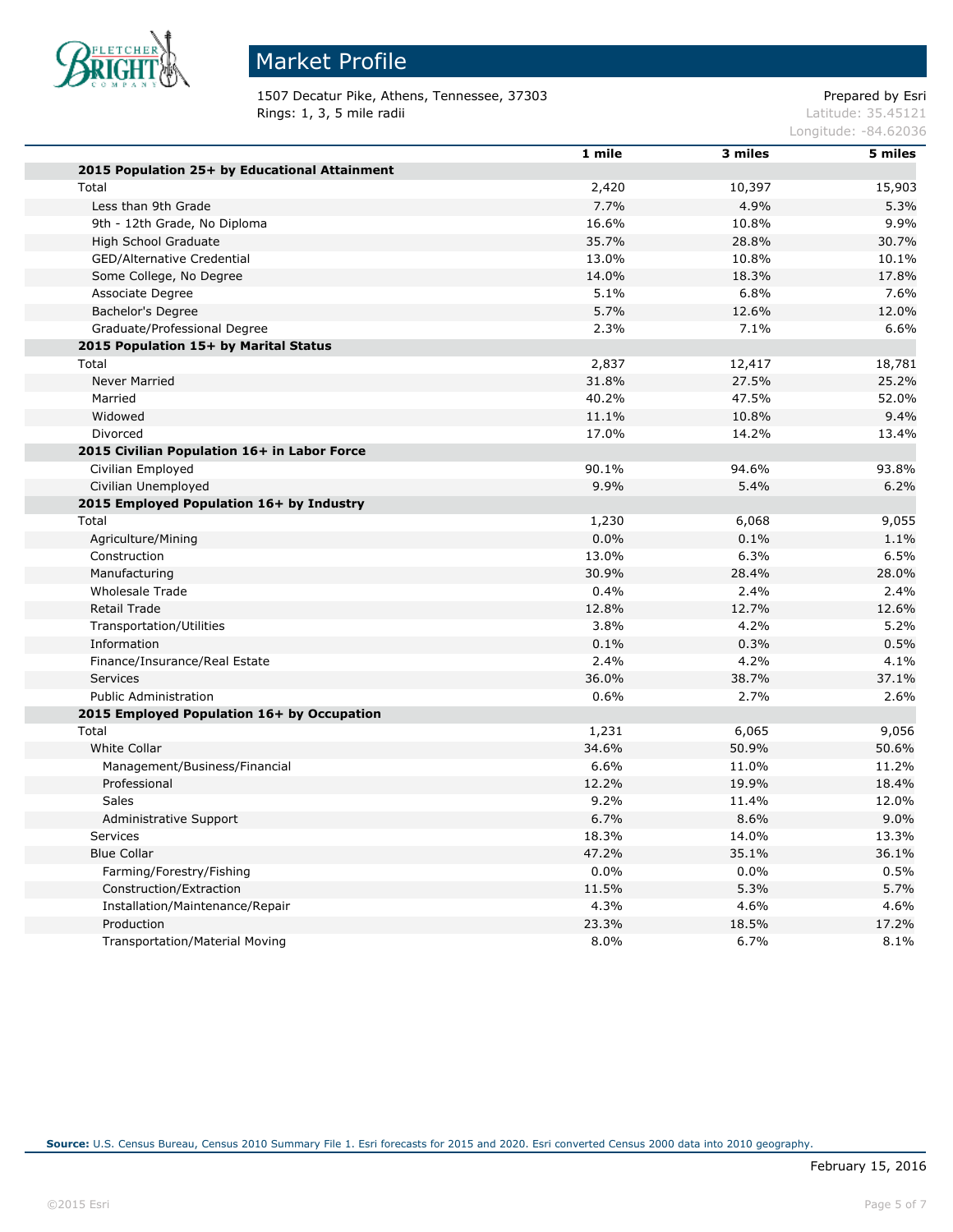

1507 Decatur Pike, Athens, Tennessee, 37303 Prepared by Esri Rings: 1, 3, 5 mile radii and the state of the state of the contract of the latitude: 35.45121

Longitude: -84.62036

|                                               | 1 mile | 3 miles | 5 miles |
|-----------------------------------------------|--------|---------|---------|
| 2010 Households by Type                       |        |         |         |
| Total                                         | 1,587  | 6,339   | 9,115   |
| Households with 1 Person                      | 37.2%  | 33.2%   | 29.2%   |
| Households with 2+ People                     | 62.8%  | 66.8%   | 70.8%   |
| Family Households                             | 58.7%  | 62.5%   | 66.8%   |
| Husband-wife Families                         | 35.8%  | 43.5%   | 49.7%   |
| With Related Children                         | 14.7%  | 17.4%   | 19.5%   |
| Other Family (No Spouse Present)              | 22.8%  | 19.0%   | 17.1%   |
| Other Family with Male Householder            | 4.4%   | 4.6%    | 4.5%    |
| With Related Children                         | 2.6%   | 2.7%    | 2.6%    |
| Other Family with Female Householder          | 18.5%  | 14.4%   | 12.7%   |
| With Related Children                         | 13.2%  | 9.8%    | 8.4%    |
| Nonfamily Households                          | 4.1%   | 4.2%    | 4.0%    |
|                                               |        |         |         |
| All Households with Children                  | 30.9%  | 30.2%   | 30.8%   |
| Multigenerational Households                  | 4.3%   | 3.9%    | 4.0%    |
| <b>Unmarried Partner Households</b>           | 5.5%   | 5.0%    | 4.9%    |
| Male-female                                   | 5.2%   | 4.6%    | 4.4%    |
| Same-sex                                      | 0.3%   | 0.4%    | 0.5%    |
| 2010 Households by Size                       |        |         |         |
| Total                                         | 1,587  | 6,338   | 9,114   |
| 1 Person Household                            | 37.2%  | 33.2%   | 29.2%   |
| 2 Person Household                            | 30.5%  | 33.0%   | 35.1%   |
| 3 Person Household                            | 15.8%  | 15.5%   | 15.9%   |
| 4 Person Household                            | 9.1%   | 10.6%   | 11.5%   |
| 5 Person Household                            | 4.4%   | 5.0%    | 5.3%    |
| 6 Person Household                            | 2.1%   | 1.9%    | 2.0%    |
| 7 + Person Household                          | 0.9%   | 0.8%    | 0.9%    |
| 2010 Households by Tenure and Mortgage Status |        |         |         |
| Total                                         | 1,587  | 6,339   | 9,115   |
| Owner Occupied                                | 44.9%  | 57.8%   | 65.8%   |
| Owned with a Mortgage/Loan                    | 25.5%  | 34.2%   | 38.7%   |
| Owned Free and Clear                          | 19.3%  | 23.5%   | 27.1%   |
| Renter Occupied                               | 55.1%  | 42.2%   | 34.2%   |

**Data Note:** Households with children include any households with people under age 18, related or not. Multigenerational households are families with 3 or more parent-child relationships. Unmarried partner households are usually classified as nonfamily households unless there is another member of the household related to the householder. Multigenerational and unmarried partner households are reported only to the tract level. Esri estimated block group data, which is used to estimate polygons or non-standard geography.

**Source:** U.S. Census Bureau, Census 2010 Summary File 1. Esri forecasts for 2015 and 2020. Esri converted Census 2000 data into 2010 geography.